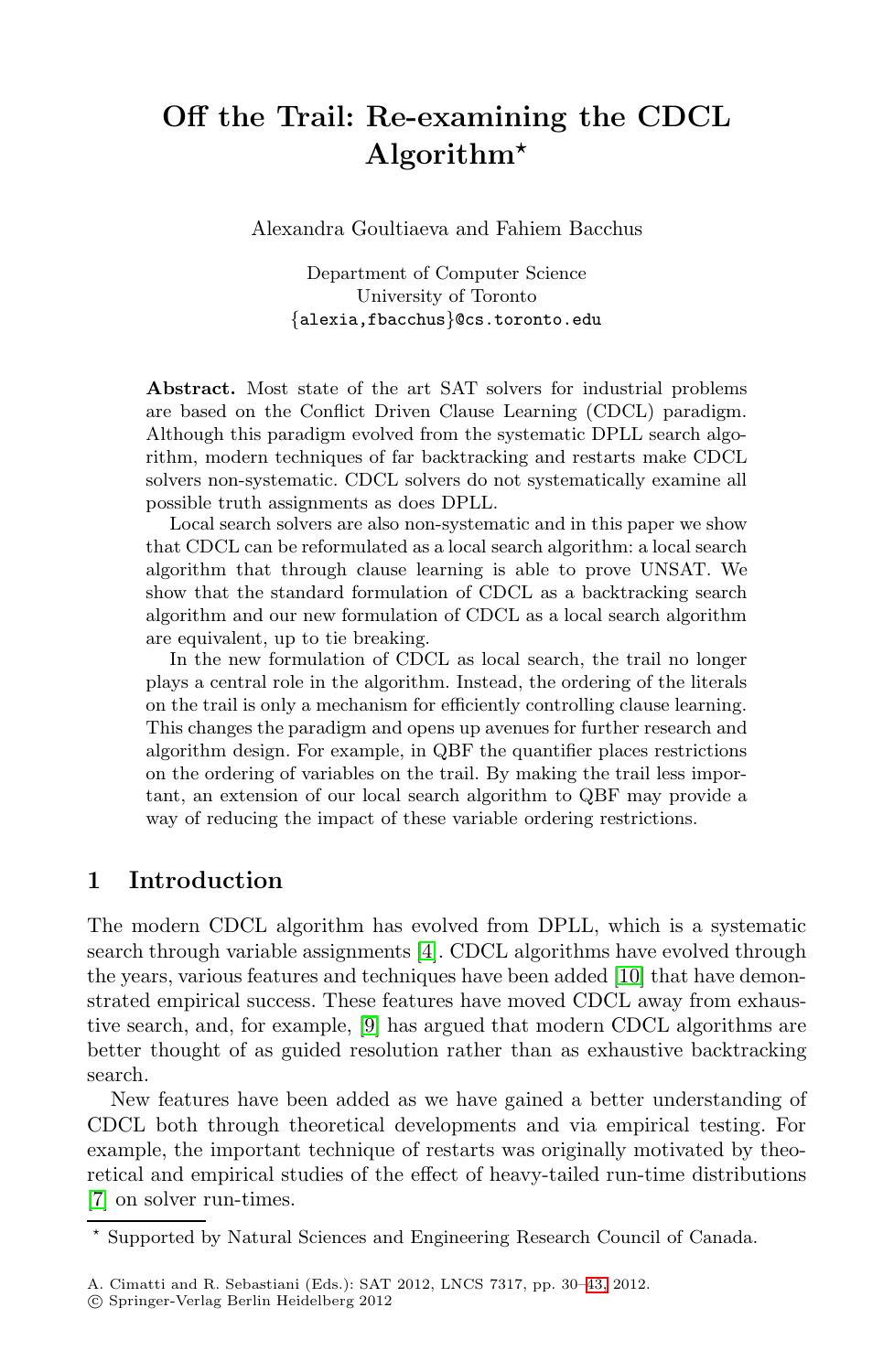Combinations of features, however, can sometimes interact in complex ways that can undermine the original motivation of individual features. For example, phase saving, also called light-weight component caching, was conceived as a progress saving technique, so that backtracking would not retract already discovered solutions of disjoint subproblems [12] and then have to spend time rediscovering these solutions. However, when we add phase saving to restarts, we reduce some of the randomization introduced by restarts, potentially limiting the ability of restarts to short-circuit heavy-tailed run-times. Nevertheless, even when combined, restarts and phase saving both continue to provide a useful performance boost in practice and are both commonly u[sed](#page-13-4) in CDCL solvers.

When combined with a strong activity-based heuristic, phase saving further changes the behavior of restarts. In this context it is no longer obvious that restarts serve to move the solver to a different part of the search space. Instead, it can be shown empirically that after a restart a large percentage of the trail is re-created exactly as it was prior to the restart, indicating that the solver typically returns to the same part of the search space. In fact, there is evidence to support the conclusion that the main effect of restarts in current solvers is simply to update the trail with respect to the changed heuristic scores. For example, [14] show that often a large part of the trail can [be](#page-13-5) reused after backtracking. With the appropriate implementation techniques reusing rather than reconstructing the trail can speed up the search by reducing the computational costs of restarts.

[I](#page-13-6)[n](#page-13-7) [th](#page-13-8)is paper we examine another feature o[f m](#page-13-9)odern SAT solvers that ties them with the historical paradigm of DPLL: the trail used to keep track of the current set of variable assignments. We show that modern SAT solvers, in which phase savings causes an extensive recreation of the trail after backtracking, can actually be reformulated as local search algorithms.

Local search solvers work with complete truth assignments [15], and a single step usually consists of picking a variable and flipping its value. Local search algorithms have borrowed techniques from CDCL. For example, unit propagation has been employed [6,8,2], and clause learning as also been used [1]. However, such solvers are usually limited to demonstrating satisfiability, and often cannot be used to reliably prove UNSAT. Our reformulation of the CDCL algorithm yields a local search algorithm that is able to derive UNSAT since it can perform ex[act](#page-4-0)ly the same steps as CDCL would. It also gives a different perspective on the role of the trail in CDCL solvers. In particular, [w](#page-11-0)e show that the trail can be viewed as providing an ordering of the literals in the current truth assignment, an ordering that can be used to guide clause learning. This view allows more flexible clause learning techniques to be developed, and different types of heuristics to be supported. It also opens the door for potentially reformulating QBF algorithms, which suffer from strong restrictions on the ordering of the variables on the trail.

Section 2 examines the existing CDCL algorithm and describes our intuition in more detail. Section 3 presents a local search formulation of the modern CDCL algorithm and proves that the two formulations are equivalent. Section 4 presents some simple experiments which suggest further directions for research. Section 5 concludes the paper.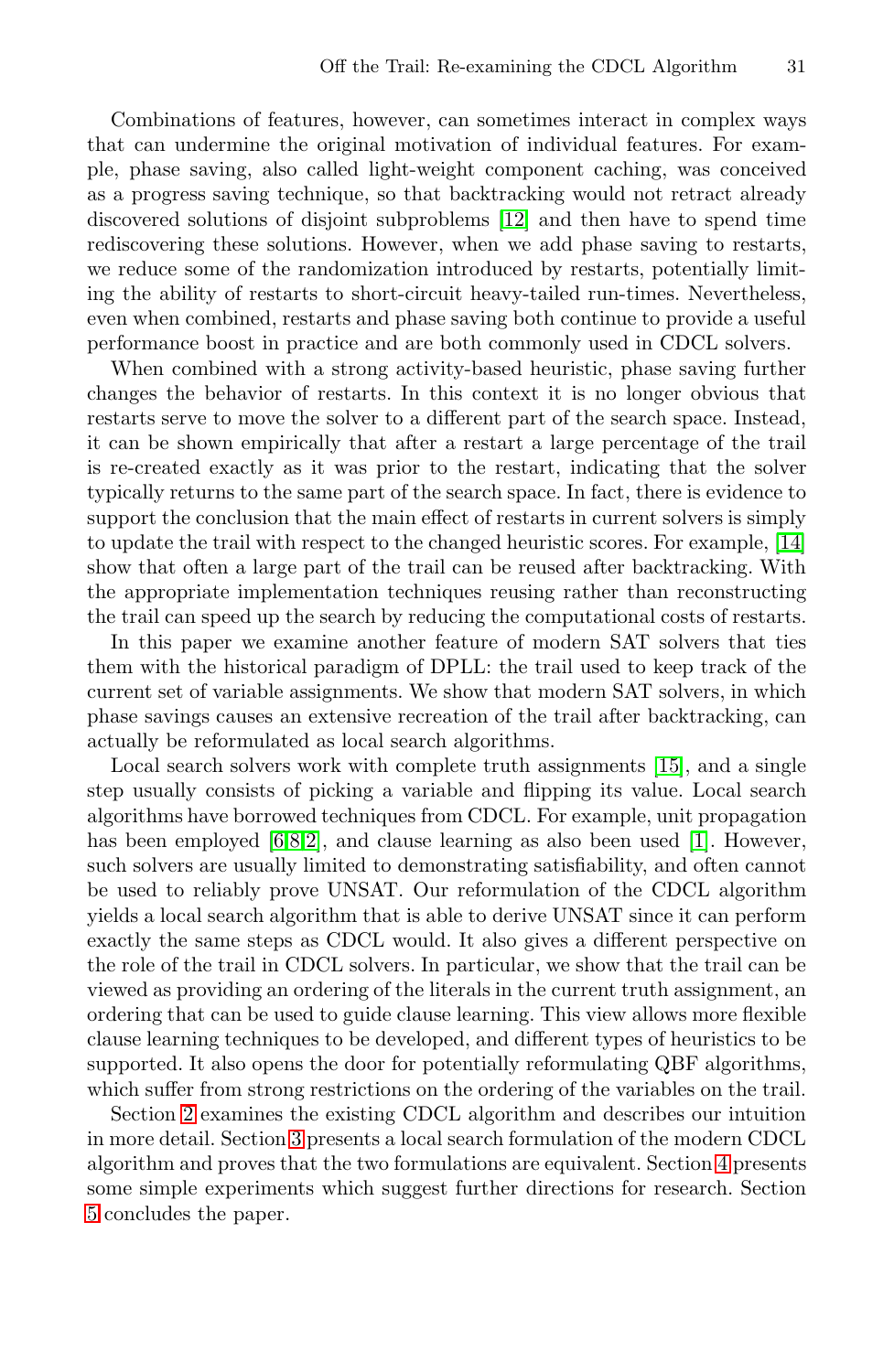## <span id="page-2-0"></span>**Algorithm 1:** Modern CDCL algorithm

**Data**: φ—a formula in CNF **Result**: TRUE if  $\phi$  is SAT, false if  $\phi$  is UNSAT  $\pi \leftarrow \emptyset$  ;  $C \leftarrow \emptyset$  while TRUE **do**   $\pi \leftarrow \text{unitPropagate}(\phi \cup \mathbf{C}, \pi)$  **if**  $reduce(\phi \cup C, \pi)$  *contains an empty clause* **then**   $c' \leftarrow clauseLearn(\pi, \phi \cup C)$  **if**  $c' = \emptyset$  **then** return FALSE  $C = C \cup \{c'\}$   $\pi = \text{backtrack}(c')$  **else if**  $\phi$  *is* TRUE *under*  $\pi$  **then** return TRUE **9 else**  $v \leftarrow$  unassigned variable with largest heuristic value  $v \leftarrow phase[v]$   $\pi.append(v)$ **13 end if** *timeToRestart()* **then** backtrack(0) **15 end**

# **2 Examining the CDCL Algorithm**

A modern CDCL algorithm is outlined in Algorithm 1. Each iteration starts by adding literals implied by unit propagation to the trail  $\pi$ . If a conflict is discovered clause learning is performed to obtain a new clause  $c' = (\alpha \rightarrow \gamma)$ . The new clause is guaranteed to be **empowering**, which means that it is able to produce unit implications in situations when none of the old clauses can [13]. In this case,  $c'$  generates a new implication  $y$  earlier in the trail, and the solver backtracks to the point where the new implication would have been made if the clause had previously been known. Backtracking removes part of the trail in order to add the new implication in the right place. On the next iteration unit propagation will continue adding implications, starting with the newly implied literal y. If all variables are assigned without a conflict, the formula is satisfied. Otherwise, the algorithm picks a decision variable to add to the trail. It picks an unassigned v[ari](#page-13-10)able with the largest heuristic value, and restores its value to the value it had when it was last assigned. The technique of restoring the variable's value is called **phase saving**. We will say that the **phase** of a variable v, phase[v], is the most recent value it had; if v has never been assigned, phase[v] will be an arbitrary value set at the beginning of the algorithm; if  $v$  is assigned,  $phase[v]$  will be its current value.

Lastly, sometimes the solver restarts: it removes everything from the trail except for literals unit propagated at the top level. This might be done according to a set schedule, or some heuristic [3].

As already mentioned, after backtracking or restarting, the solver often recreates much of the trail. For example, we found that the overwhelming majority of assignments Minisat makes simply restore a variable's previous value. We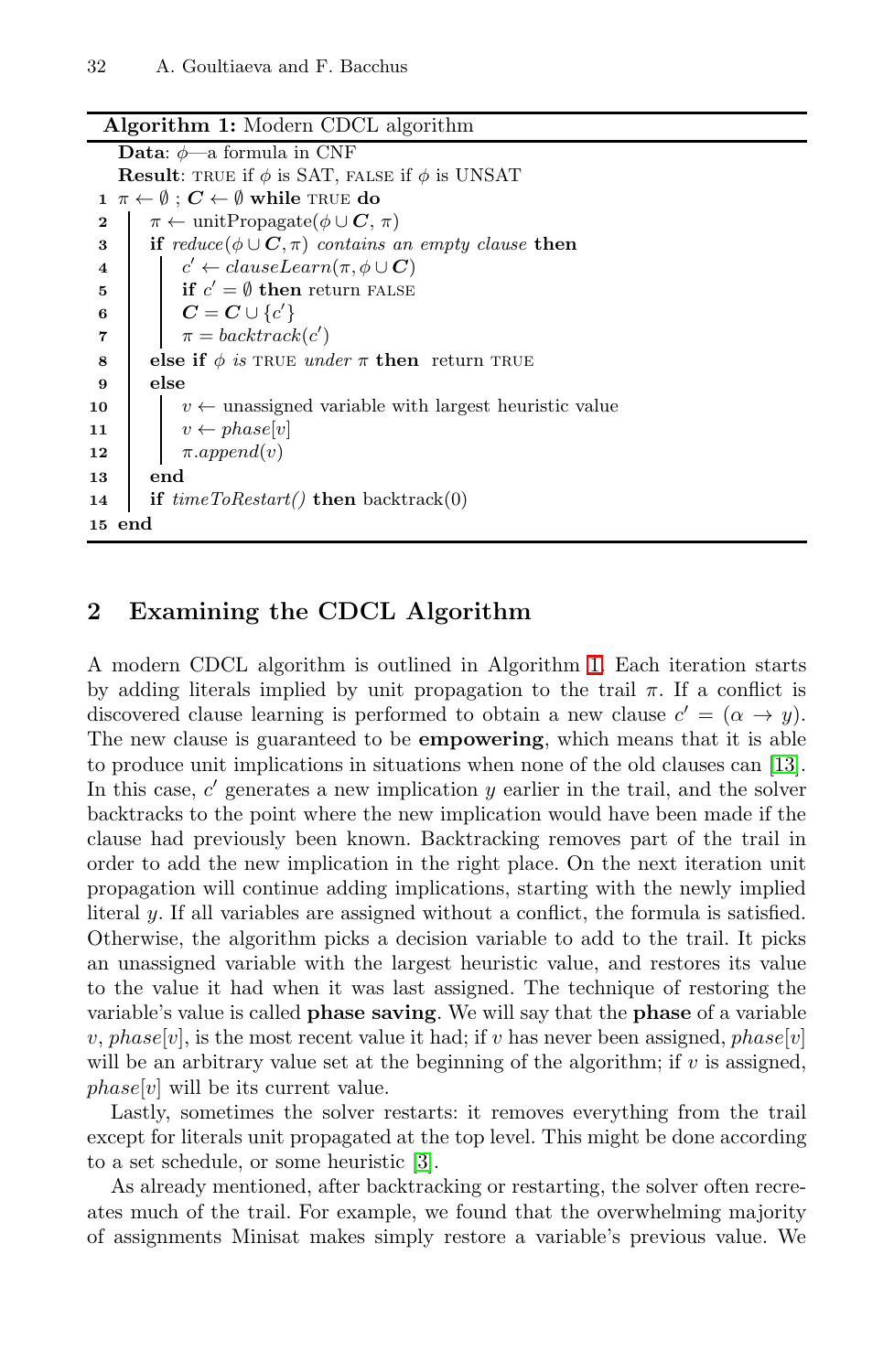<span id="page-3-0"></span>Assignments and flips in Minisat (millions)



**Fig. 1.** Assignments and flips on both solved and unsolved (after a 1000s timeout) instances of SAT11 dataset. Sorted by the number of assignments.

have ran Minisat on the 150 problems from the SAT11 dataset of the SAT competition, with a timeout of 1000 seconds. Figure 1 shows the distribution of assignments Minisat made, and the number of "flips" it made, where flips are when a variable is assigned a different value than it had before. On average, the solver performed 165.08 flips per conflict, and 3530.4 assignments per conflict. It has already been noted that flips can be correlated with the progress that the solver is making [3].

Whenever the solver with phase saving backtracks, it removes variable assignments, but unless something forces the variable to get a different value, it would restore the old value when it gets to it. So, we can imagine that the solver is working with a complete assignment, which is the phase settings for all the variables phase[v], and performing a flip from  $\neg l$  to l only in one of the following cases. (1) l is implied by a new conflict clause. (2) l is implied by a variable that was moved up in the trail because its heuristic value was upgraded. Or (3) l is implied by another "flipped" variable. Phase saving ensures that unforced literals, i.e., decisions, cannot be flipped.

In all of these cases  $l$  is part of some clause  $c$  that is falsified by the current "complete" assignment (consisting of the phase set variables);  $c$  would then become its reason clause; at the point when  $l$  is flipped,  $c$  is the earliest encountered false clause; and l is the single unassigned variable in c (i.e., without  $c, l$  would have been assigned later in the search). As we will see below, we can use these conditions to determine which variable to flip in a local search algorithm.

Note that we will not consider the randomization of decision variables in this paper, although this could be accommodated by making random flips in the local search algorithm. The benefits of randomizing the decision variables are still poorly understood. In our experiments we found that turning off randomization does not noticeably harm performance of Minisat. Among ten runs with different seeds, Minisat solved between 51 and 59 instances, on average 55. With randomization turned off, it solved 56.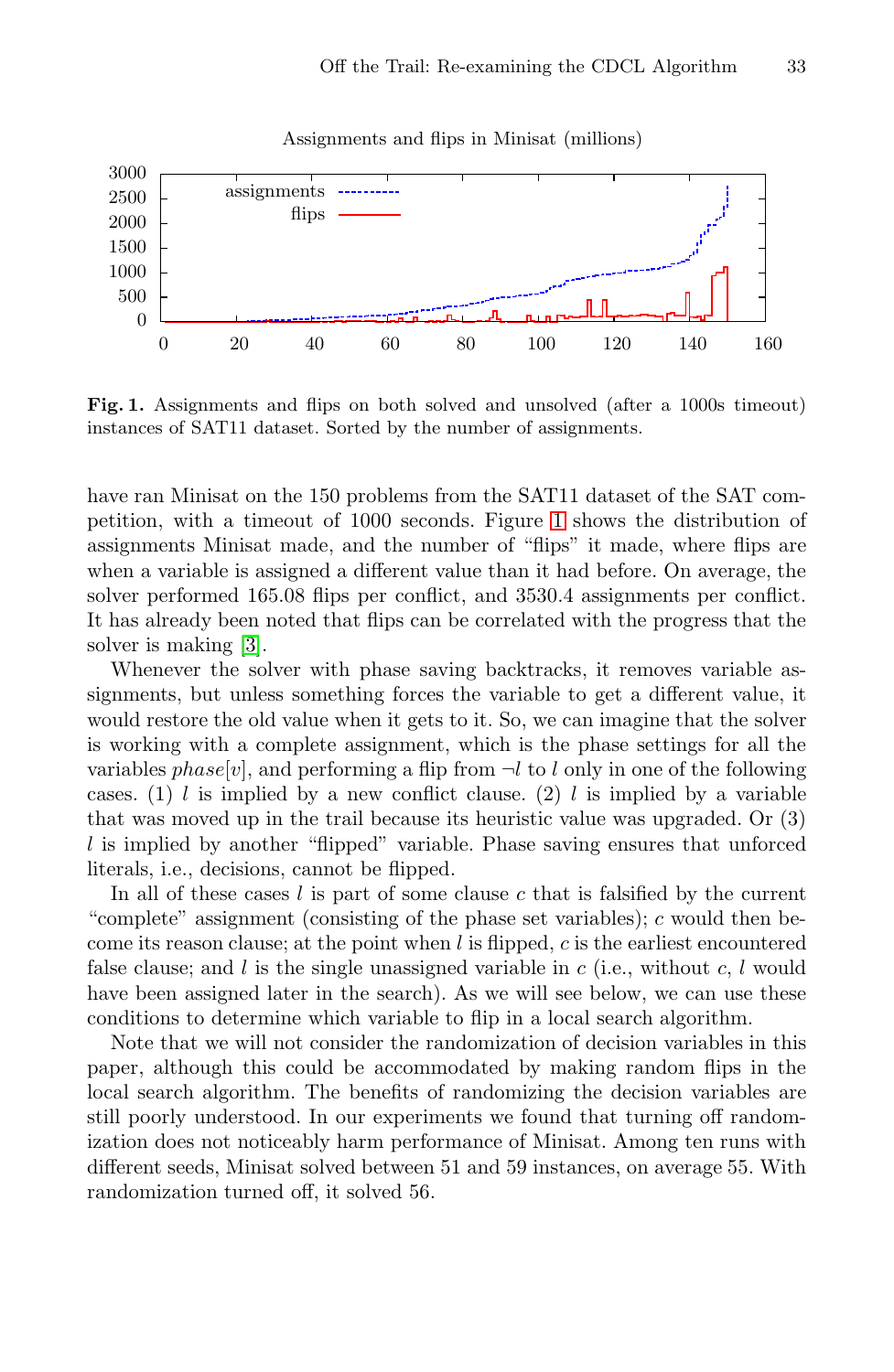## <span id="page-4-1"></span><span id="page-4-0"></span>**Algorithm 2:** Local Search

|                         | <b>Data:</b> $\phi$ - a formula in CNF                         |  |  |  |  |  |  |  |  |
|-------------------------|----------------------------------------------------------------|--|--|--|--|--|--|--|--|
|                         | <b>Result:</b> TRUE if $\phi$ is SAT, FALSE if $\phi$ is UNSAT |  |  |  |  |  |  |  |  |
|                         | 1 while TRUE do                                                |  |  |  |  |  |  |  |  |
| $\bf{2}$                | $I \leftarrow \text{initValues}()$                             |  |  |  |  |  |  |  |  |
| $\overline{\mathbf{3}}$ | while $\phi _I$ contains FALSE clauses do                      |  |  |  |  |  |  |  |  |
| $\overline{\mathbf{4}}$ | if $timeToRestart()$ then break                                |  |  |  |  |  |  |  |  |
| $\overline{5}$          | $v \leftarrow \text{pickVar}(I)$                               |  |  |  |  |  |  |  |  |
| $\bf{6}$                | $\text{flip}(v)$                                               |  |  |  |  |  |  |  |  |
|                         | end                                                            |  |  |  |  |  |  |  |  |
| 8                       | end                                                            |  |  |  |  |  |  |  |  |
|                         | return TRUE                                                    |  |  |  |  |  |  |  |  |

# **3 Local Search**

Algorithm 2 presents a generic local search algorithm. A local search solver works with a complete assignment I. At each stage in the search, it picks a variable and flips its value. There are different techniques for choosing which variable to flip, from simple heuristics such as minimizing the number of falsified clauses [15], to complicated multi-stage filtering procedures [16].

Typically, the algorithm tries to flip a variable that will reduce the distance between the current complete assignment and a satisfying assignment. However, estimating th[e d](#page-13-9)istance to a solution is difficult and unreliable, and local search solvers often get stuck in local minima. It was noted that it is possible to escape the local minimum by generating new clauses that would steer the search. Also, if new non-duplicated clauses are being generated at every local minimum, the resulting algorithm can be shown to be complete. An approach exploiting this fact was proposed, using a single resolution step to generate one new clause at each such point [5]. The approach was then extended to utilize an implication graph, and incorporate more powerful clause learning into a local search solver, resulting in the CDLS algorithm [1]. However, as we will see below, CDLS cannot ensure completeness because the clause learning scheme it employs can generate redundant clauses.

The main difficulty for such an approach is the generation of an implication graph from the complete assignment  $I$ . The first step consists of identifying **once-satisfied** clauses. A clause c is considered to be **once-satisfied** by a literal x and a complete assignment I if there is exactly one literal  $x \in c$  that is true in  $I(c \cap I = \{x\}).$ 

Theoretically, any clause  $c_f$  with  $\neg x \in c_f$  that is false under I can be resolved with any clause  $c<sub>o</sub>$  that is once-satisfied by literal x. This resolution would produce a non-tautological clause  $c_R$  which is false under I and which can potentially be further resolved with other once-satisfied clauses. However, in order to be useful, the algorithm performing such resolutions needs to ensure that it does not follow a cycle or produce a subsumed clause.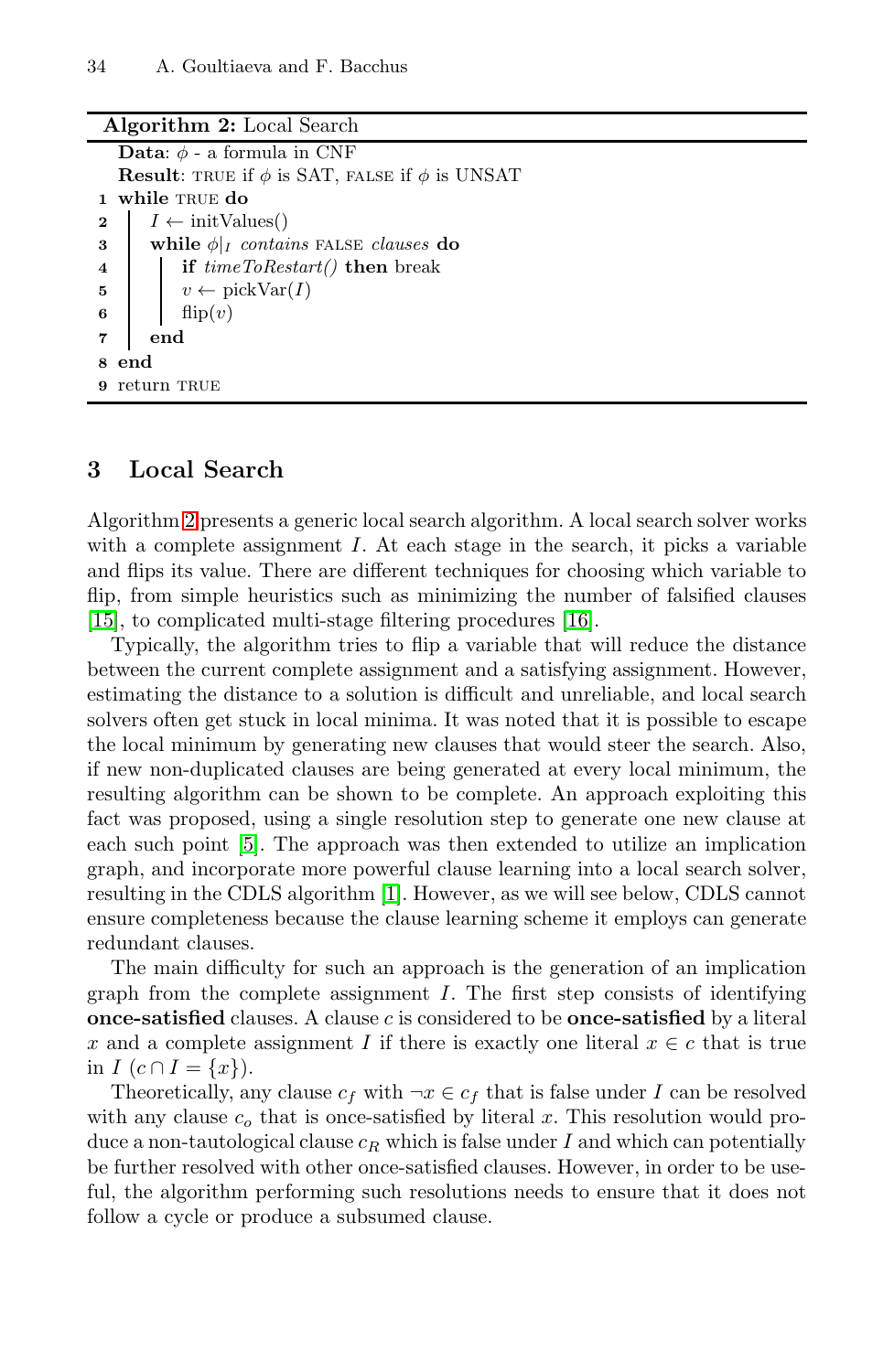In order to avoid cycles, it is sufficient to define some ordering  $\psi$  on variables in I, and only allow the resolution of falsified clauses  $c_f$  and once-satisfied clauses  $c<sub>o</sub>$  when all of the false literals in  $c<sub>o</sub>$  precede the satisfying literal in the ordering  $\psi$ . However, a simple ordering does not ensure that the new clauses are useful.

Clause learning can be guided more effectively by considering the effects of unit propagation. We define an **ordering**  $\psi$  on the complete assignment I to be a sequence of literals  $\psi = \{x_1, x_2, \ldots, x_k\}$  from I ( $\forall i.x_i \in I$ ). A literal  $x_i \in \psi$  is **implied** in  $\psi$  if there is some clause  $(\neg x_{j_1}, \ldots, \neg x_{j_n}, x_i)$  with  $j_1 < j_2 < \cdots < j_n$  $j_n < i$ . In this case  $j_n$  is called an **implication point** for  $x_i$  (the implication point is 0 if the clause is unit).  $x_i$  is said to be **implied at** k if k is the smallest implication point for x*i*.

Finally, an ordering  $\psi$  will be said to be **UP-compatible** if for any  $x_i \in \psi$ , if  $x_i$  is implied at  $j_n$ , then it must appear in the ordering  $\psi$  as soon after  $j_n$  as possible. In particular, UP-compatibility requires that any literals between  $x_i$  and its smallest implication point  $j_n$ , i.e., the literals  $x_{j_{n+1}}, \ldots, x_{i-1}$ , also be implied in  $\psi$ . For example, for a set of clauses (a),  $(\neg a, \neg b, \neg c)$ ,  $(\neg c, d)$ , the orderings  ${a, c, d, b}$  and  ${c, d, b, \neg a}$  are UP-compatible, but  ${c, d, b, a}$  or  ${c, b, d, \neg a}$  are not. In the first case,  $a$  is implied by the clause  $(a)$ , but follows non-implied  $c$ . In the second, d is implied by c with  $(\neg c, d)$ , but follows non-implied b.

A CDCL solver that ignores all conflicts would produce a UP-compatible ordering. However, not every UP-compatible ordering can be produced by a CDCL solver. This is because the definition considers only the given assignment, and does not take into account falsified clauses. So, it is possible that for some literal  $x_i$ ,  $\neg x_i$  is implied by a smaller prefix of the assignment, but this implication is ignored because it disagrees with the current assignment.

Given a complete assignment I and a UP-compatible ordering  $\psi$  we can define a **decision literal** to be any literal in  $\psi$  that is not implied. For each  $x_i \in \psi$ , we can define the decision level of  $x_i$  to be the number of decision literals in  ${x_1, x_2, \ldots, x_i}$ . For each implied literal, we can say that its reason is the clause that implied [it](#page-13-9). Note that the reason clauses are always once-satisfied by  $I$ . So, the ordering  $\psi$  gives us an implication graph over which clause learning can be performed as in a standard CDCL solver.

Consider a false clause  $c = (\neg x_{c_1}, \neg x_{c_2}, \dots, \neg x_{c_n})$  with  $c_1 < c_2 < \dots < c_n$ . If  $\neg x_{c_n}$  had been in I, it would have been implied at the same decision level as  $x_{c_{n-1}}$ . We will call such  $\neg x_{c_n}$  a **failed implication**. We will say that  $x_{c_n}$  is **f-implied** at a decision level  $i$  if it is a failed implication at the decision level  $i$ but not earlier.

The scheme used by CDLS [1] is to construct a **derived partial interpretation** I'. Let i be the first decision at which a failed implication  $\neg x_f$  occurs due to some clause  $(\beta, \neg x_f)$ . I' is then the prefix of  $\psi$  up to and including all variables with decision level *i*. If  $x_f \in I'$ , then  $x_f$  and  $\neg x_f$  are implied at the same decision level, and clause learning can be performed as usual. We will call this kind of failed implication **conflicting**. In this case the execution is identical to a corresponding run of a CDCL solver, so the resulting clause is subject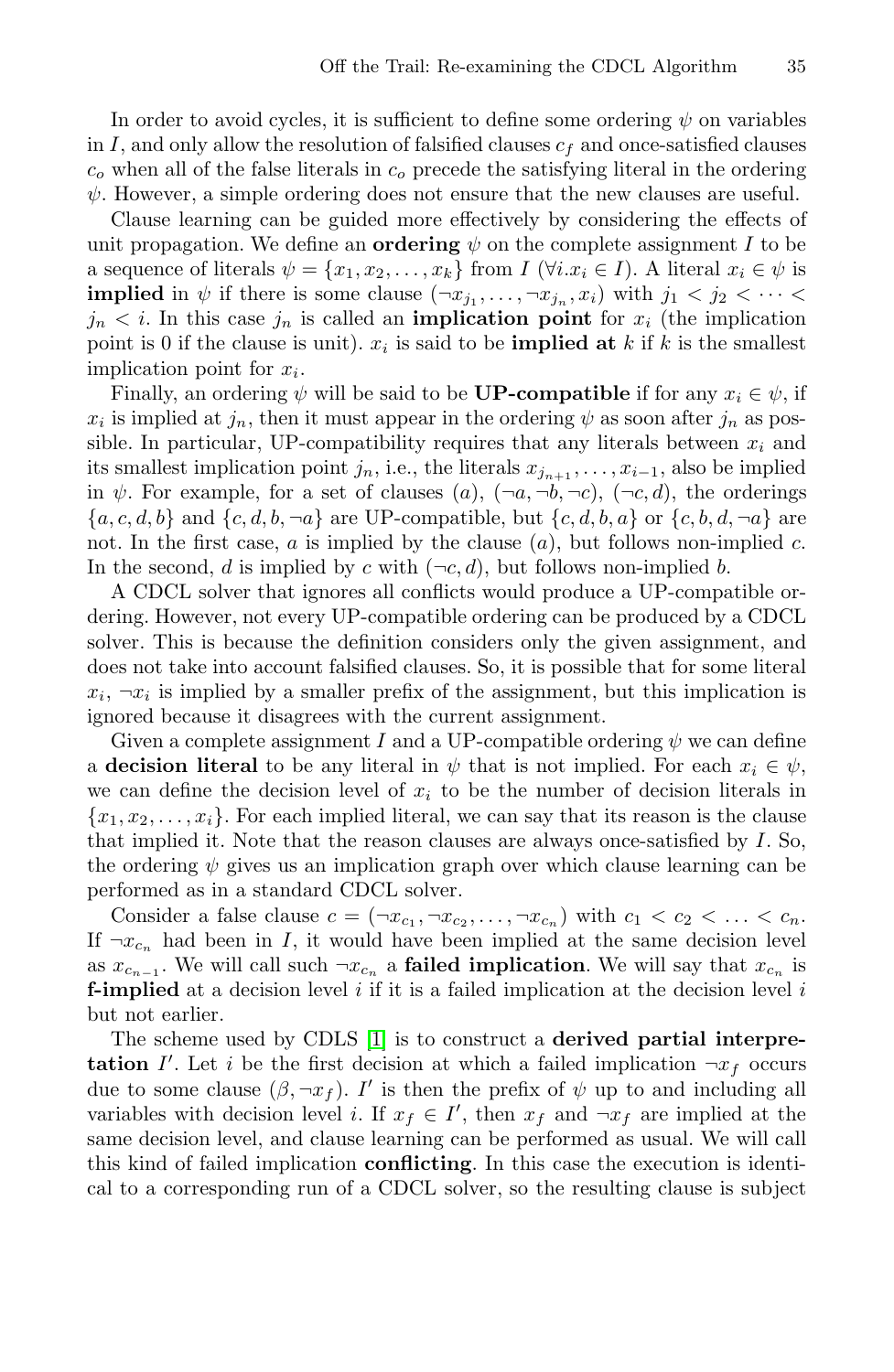#### 36 A. Goultiaeva and F. Bacchus

to all the guarantees a CDCL solver provides. In particular, the new clause is guaranteed to be empowering [13].

If  $x_f \notin I'$  then  $\neg x_f$  does not cause a conflict. It is a failed implication simply because it is incompatible with the current assignment. We shall call this kind of failed implication a **non-conflicting** implication. In CDLS the learning scheme is only applied when no variable flip is able to reduce the number of falsified clauses. So, there must be some clause  $(\alpha, x_f)$  that is once-satisfied by  $x_i$ . CDLS then extends I' by including decisions  $\{\alpha - I'\}$  as assumptions. In the new I', both  $\alpha$  and  $\beta$  are falsified, so both  $x_f$  and  $\neg x_f$  are implied, which causes a conflict that can be used as a starting point for clause learning. However, no guarantees apply to the new clause in this case. Because the added assumptions are not propagated, it is possible that the newly generated clause is not only not empowering, but is actually subsumed by existing clauses. For example, suppose the formula contains clauses  $(x_1, x_2, c), (x_1, x_2, \neg x_3)$  and  $(\neg x_3, \neg c)$ . Suppose that the current assignment contains  $(\neg x_1, \neg x_2, x_3, c)$ . If  $x_3$  is chosen as the first decision, the conflict immediately occurs because  $\neg c$  is a failed implication at the first level. The implication graph, after adding the necessary assumptions, contains only two clauses,  $(\neg x_3, \neg c)$  and  $(x_1, x_2, c)$ . The resulting clause,  $(x_1, x_2, \neg x_3)$ , repeats a clause already in the database.

Instead of stopping at the first failed implication, we could use a larger prefix of  $\psi$ . Namely, we could apply learning to the first conflicting failed implication. However, this would not guarantee an unsubsumed new clause. It is possible that clause learning generates a clause  $(\alpha, x)$  implying x that is the same as one of the previously ignored clauses causing a (non-conflicting) failed implication.

The problem arises because, from the point of view of CDCL, x*<sup>f</sup>* is not a conflict. Instead of doing clause learning, a CDCL algorithm would have flipped  $x_f$  and continued with the search. Picking a correct ordering  $\psi$  would not help either. The problem here is with objective functions used to guide local search.

The following example is for the objective function that minimizes the number of satisfied clauses. Suppose we have the following clauses:  $(a, b)$ ,  $(c, d)$ ,  $(\neg a, c)$ ,  $(\neg b, d), (\neg c, a), (\neg d, b)$ . An assignment  $\pi = (\neg a, \neg b, \neg c, \neg d)$  is a local minimum: it falsifies two clauses. No literal flip falsifies less, and no ordering of  $\pi$  produces a conflicting implication. If we initially set  $\neg a$ , the two implications are b and  $\neg c$ . The first is a failed implication because it disagrees with  $\pi$ . The two possible implications from  $\neg c$  are d and  $\neg a$ . The first is a failed implication, and the second is already set. All the other variables are completely symmetrical.

To avoid this problem, the flips need to be guided using some notion of unit propagation. Intuitively, a non-conflicting failed implication does not give enough information to clause learning, and thus would not produce a useful conflict. So, it should be resolved using a flip rather than clause learning, and should not constitute a local minimum.

Algorithm 3 demonstrates a strategy to guide the local search outlined in Algorithm 2. It selects a UP-compatible ordering  $\psi$  on I (of course, this could be updated incrementally and not generated from scratch every time). It then picks the first failed implication on  $\psi$ . If it is conflicting, clause learning is performed.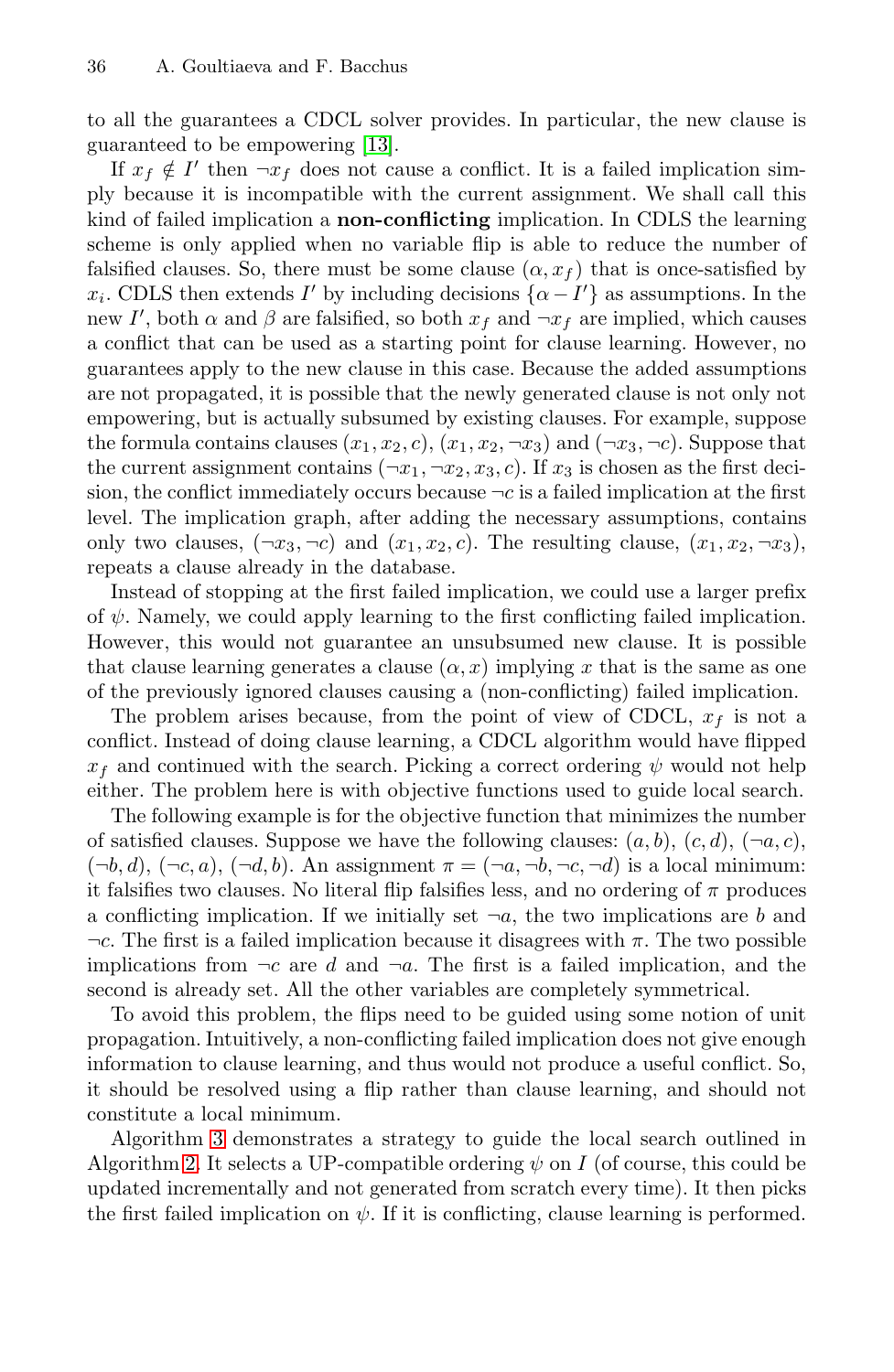<span id="page-7-0"></span>

| <b>Algorithm 3:</b> pickVar $(I)$                       |
|---------------------------------------------------------|
| <b>Data:</b> $I$ - a complete assignment                |
| <b>Result:</b> $y$ - next variable to flip              |
| $1 \psi \leftarrow \text{UP-compatible ordering on } I$ |
| 2 $y \leftarrow$ first failed implication in $\psi$     |
| <b>3</b> if $\neg y$ is conflicting then                |
| $c \leftarrow firstUIP(\psi)$<br>$\overline{\bf 4}$     |
| 5   if $c = \emptyset$ then EXIT(FALSE)                 |
| $attachClause(c); y \leftarrow c.implicit$<br>6         |
| 7 end                                                   |
| 8 return $y$                                            |

Note that the resultant clause c is guaranteed to be FALSE under  $I$ , and it would produce a failed implication at an earlier level. If an empty clause is derived, the formula is proven unsatisfiable. Otherwise, the new failed implication is now the earliest, and is non-conflicting, so the new implicate needs to be flipped.

One detail that is left out of the above algorithm is how to pick the ordering  $\psi$ . Note that if we ar[e g](#page-4-1)iven some base ordering  $\psi_b$ , we can construct a UPcompatible ordering  $\psi$  in whi[ch](#page-7-0) decision literals respect  $\psi_b$ . In this case  $\psi_b$  plays the role of the variable selec[tio](#page-2-0)n he[ur](#page-2-0)istic. Of course, the heuristic must be chosen carefully so as not to lead the algorithm in cycles. An easy sufficient condition is when  $\psi_b$  is only updated after clause lear[nin](#page-4-1)g, as [VS](#page-2-0)IDS is.

### **3.1 Connection to CDCL**

In this section, we will focus on Algorithm 2 guided by the variable selection and clause learning technique presented i[n A](#page-4-1)lgorithm 3 and with no restarts. We will refer to this as A2. We will refer to Algorithm 1 as A1.

Define a **trace** of an algorithm A to be a sequence of flips performed and clauses learned by A. Note that this definition applies to both A2 and A1: recall that for A1 a flip is an assignment where the variable's new value is different from its phase setting.

**Theorem 1.** For any heuristic h there is a heuristic h' such that for any input *formula*  $\phi$ , A1 with *h would produce the same trace as A2 with h'* (*provided they make the same decisions in the presence of [tie](#page-2-0)s).*

*Proof.* We will say that a heuristic h is **stable** for (a version of) CDCL algorithm A if during any execution of A with h we have  $h(v_1) \geq h(v_2)$  for some decision variable  $v_2$  only if  $h(v_1) \geq h(v_2)$  also held just before  $v_2$  was last assigned.

Intuitively, a heuristic is stable if the ordering of decision variables is always correct with respect to the heuristic, and is not simply historical. One way to ensure that a heuristic is stable is to restart after every change to the heuristic. For example, the VSIDS heuristic is stable for a version of A1 which restarts after every conflict.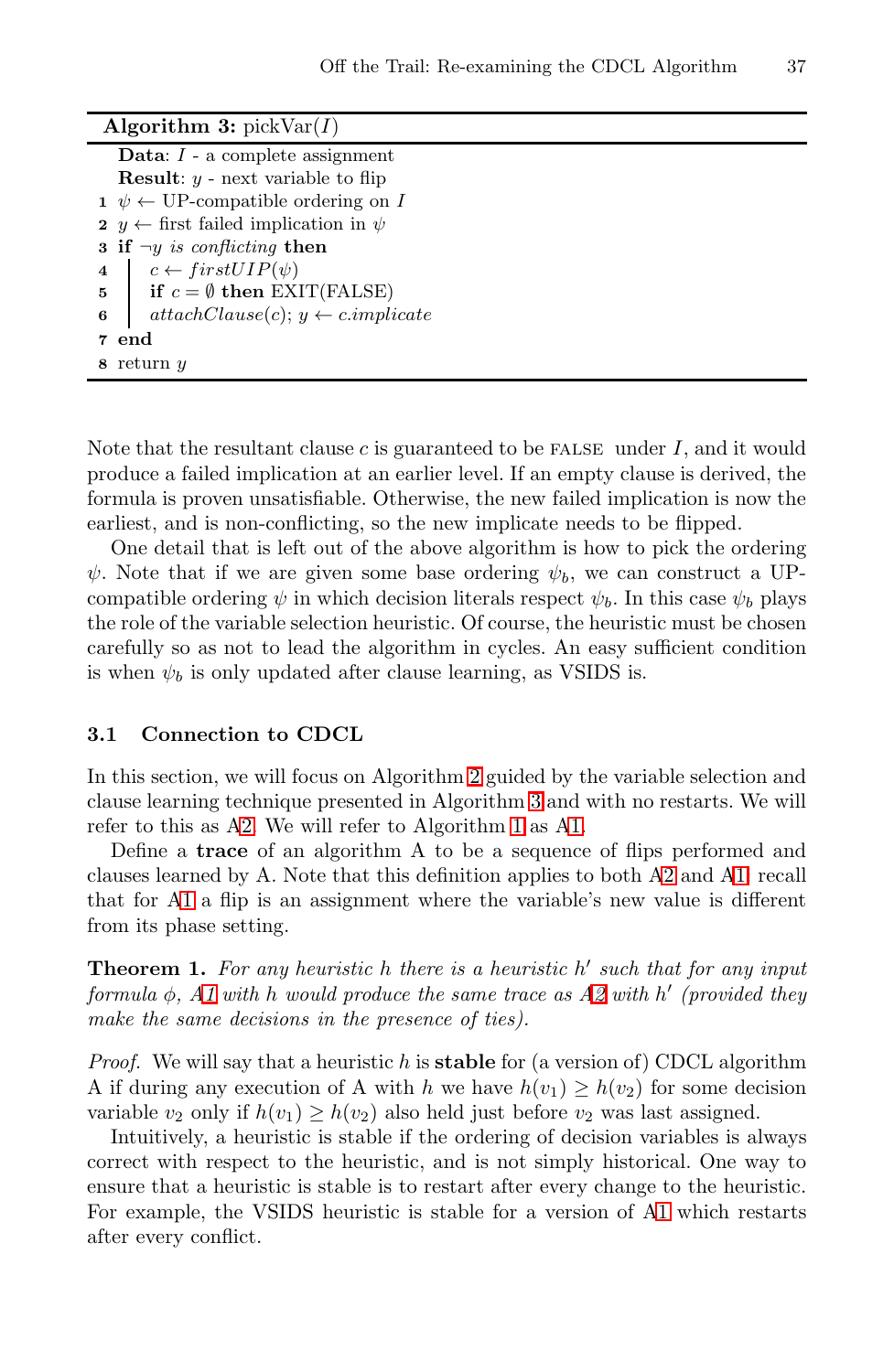#### 38 A. Goultiaeva and F. Ba[cc](#page-2-0)hus

We [wi](#page-4-1)ll first prove the claim for a heuristic  $h$  that is stable for A1. Then, we will show that for any  $h$ , we can find an equivalent  $h'$  that is stable for A1 and such that A1 with  $h'$  produces the same trace as with  $h$ .

Let the initial assignment of A1 be the same as the initial phase setting of A2, and let both algorithms use the same heuristic  $h$ . It is easy to verify that if a partial execution of A1 has the same trace [as](#page-4-1) a partial execution of A2, that [me](#page-2-0)ans that the phase setting of any variable in A1 matches its value in A2.

To show that A1 and A2 would produce the same trace when run on the same formula  $\phi$ , we will consider partial executions. By induction on n, we can show [t](#page-2-0)h[a](#page-2-0)t if we stop each algorithm just after it has produced a [tra](#page-2-0)ce of length  $n$ , the traces will be identical.

If  $n = 0$  $n = 0$  $n = 0$ , the claim trivially holds. Also note that if one algorithm halts after producing trace  $T$ , so will the other, and their returned values will match. Both algorithms will return FALSE iff  $T$  ends with an empty clause. If A2 has no failed implications, then A1 will restore all variables to their phase values and obtain a solution, and vice versa. Suppose the algorithms have produced a trace  $T$ .

Let S be the Next Flip or Learned Clause of A1. Let  $\pi$  be the trail of A1 just before it produced S.

Because  $h$  is stable for A1, then the heuristic values of the decision variables in  $\pi$  are non-increasing. That is because if  $h(v_1) > h(v_2)$  for two decision variables, then the same must have held when  $v_2$  was assigned. If  $v_1$  had been unassigned at that point, it would have been chosen as the decision variable instead. So,  $v_1$ must have been assigned before  $v_2$ .

So,  $\pi$  is a UP-compatible ordering respecting h over the partial assignment: any implication is placed as early as possible [in](#page-2-0)  $\pi$ , and non-implied (decision) literals have non-increasing heuristic value. Because unit propagation was performed to completion (except for possibly the last decision level), and because the heuristic value of all unass[ig](#page-4-1)ned literals is less than that of the last decision literal,  $\pi$  can always be extended to a UP-compatible ordering  $\psi$  on I.

Let  $C = \{\alpha, v\}$  be the clause that caused v to be flipped to TRUE if S is a flip; otherwise, let it be the confli[ct](#page-4-1)ing clause that started clause learning, with v being the trail-deepest of its lite[ral](#page-4-1)s. In both cases, C is FALSE at  $P_1$ , so v is a failed implication in  $\psi$ . This is the first conflict encountered by A1, so there are no false clauses that consist entirely of literals with earlier decision levels. So,  $v$ is the first failed implicati[on](#page-2-0) in  $\psi$ .

If S is a flip, then  $v$  is non-conflicting, and A2 [wou](#page-2-0)ld match the flip. Otherwise, v is a conflicting failed implication, and will cause clause learning. For the  $\psi$  which matches  $\pi$ , clause learning would produce a clause identical to that produced by A1. So, the next entry in the trace of A2 will also be S.

**Let** S **be the Next Flip or Learned Clause of A2.** Let v be the first failed implication just before S was performed, and let  $\psi$  be the corresponding UPcompatible ordering. Let  $\pi$  be the trail of A1 just before it produces its next flip or a learned clause. We will show that whenever  $\pi$  differs from  $\psi$ , A1 could have broken ties differently to make them match. Let  $v_1 \in \pi$  and  $v_2 \in \psi$  be the first pair of literals that are different between  $\pi$  and  $\psi$ . Suppose  $v_1$  is implied.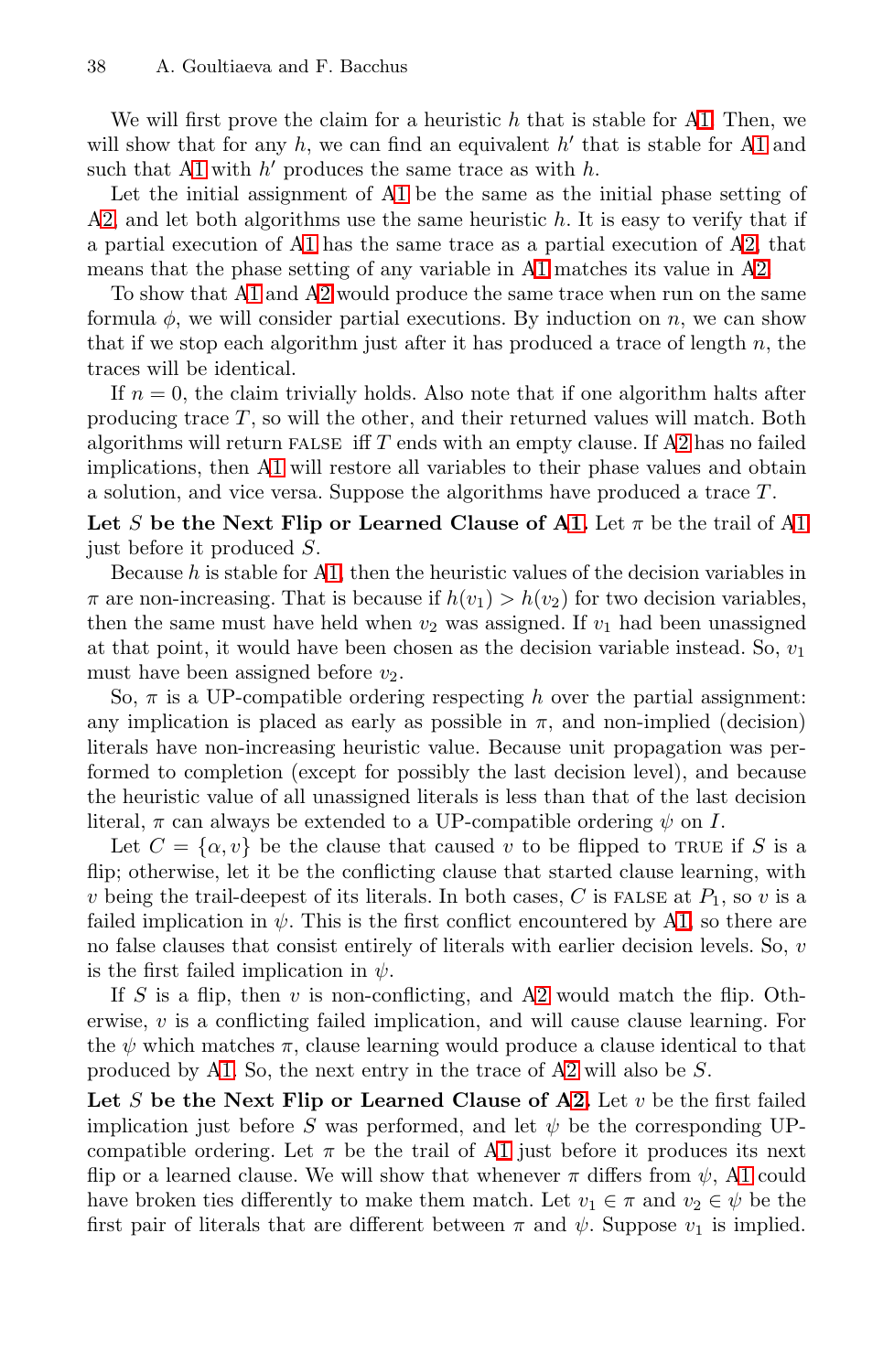[T](#page-2-0)hen, because  $\psi$  is UP-compatible,  $v_2$  must also be implied by preceding literals. So, A1 could have propagated  $v_2$  before  $v_1$ . If  $v_1$  is a decision literal, then so is  $v_2$ . Otherwise,  $v_2$  should have been unit propagated before  $v_1$  was assigned. If  $h(v_2) < h(v_1)$ , this would break the fact that  $\psi$  respects the heuristic. So,  $h(v_2) \geq h(v_1)$ . Then the same must have been true at the time  $v_1$  was assigned. So,  $v_2$  was at worst an equal candidate for the decision variable, and could have been picked instead.

So, provided A1 breaks ties accordingly, it would have the trail  $\pi$  that is a prefix of  $\psi$ . It ca[n](#page-2-0) continue assigning variables until the trail includes all the variables at the dec[isi](#page-2-0)on level at which  $v$  is f-implied. Because  $v$  is the first failed implication in  $\psi$ , no conflicts or flip would be performed [up](#page-2-0) to that point. At this point, there will be some clause  $C = (\alpha, v)$ . If S is a flip, then v is not conflicting,  $C$  will be unit, and a flip will be performed. If  $S$  is a learned clause, then v is conflicting, which means that v was among the implied literals at this level. So, clause learning will be performed. Either way, the next entry in the trace of A1 will also be S.

So, we have shown that A2 and A1 would produce the same trace given the same heuristic  $h'$  which is stable for A1. Now we will sketch a proof that given any variable heuristic h, we can construct a heuristic h' which is stable for A1 and such that A1 with  $h$  would produce the same trace as with  $h'$ .

We will define  $h'(v) = h(v)$  whenever v is unassigned. Otherwise, we will set  $h'(v) = M + V - D + 0.5d$ , [wh](#page-2-0)ere M is some value greater than the maximum  $h(v)$  of all non-frozen variables, V is the number of variables in the problem, and  $D$  is the decis[io](#page-2-0)n level at which  $v$  was assig[ned](#page-4-1) when it became frozen, and  $d$  is 1 if  $v$  is decision and 0 otherwise.

Because a heuristic is only considered for unassigned variables, then the behavior of the algorithm is unaffected, and it will produce the same traces. Also, unassigned values always have a smaller heuristic value than those that are assigned; those assigned later always have a smaller heuristic value than earlier decision literals. So, the heuristic is stable for A1.

As a corollary: because Algorithm 1 is complete, so is Algorithm 2.

### **3.2 Other Failed Implications**

In Algorithm 3 we always choose the first failed implication. However, it is not a necessary condition to generate empowering clauses.

**Theorem 2.** *Suppose that* ψ *is UP-compatible ordering on* I*. Let* c *be a clause generated by 1UIP on some failed implication* x. Suppose  $c = (\alpha, y)$  where y is *the new implicant. If no failed implication that is earlier than* x *can be derived by unit propagation from* α*, then* c *is empowering.*

*Proof.* Suppose that c is not empowering. Then  $y$  can be derived by unit propagation from  $\alpha$ . Because y was not implied by  $\alpha$  at that level, then the unit propagation chain contains at least one literal that contradicts the current assignment. Let  $p$  be such a literal which occurs first during unit propagation. Then p is a failed implication that can be derived from  $\alpha$ .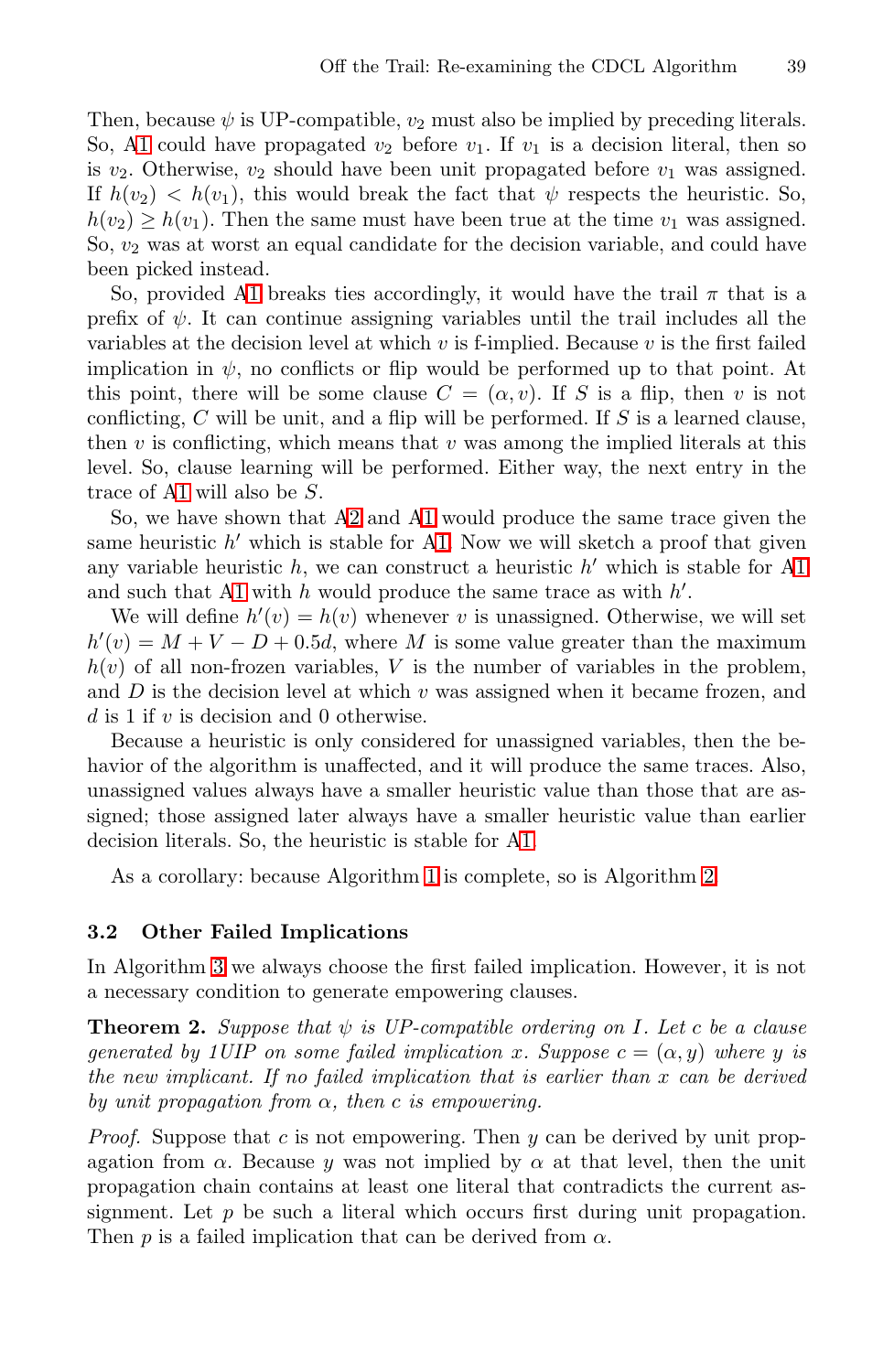#### 40 A. Goultiaeva and F. Bacchus

Note that this is sufficient, but not a necessary condition. It is possible that an earlier failed implication x can be derived from  $\alpha$ , but  $\alpha \cap x$  still do not allow the derivation of y.

### **3.3 Potential Extension to QBF Solving**

The trail has always played a central role in the formalization of the SAT algorithm. It added semantic meaning to the the chronological sequence of assignments by linking it to the way clause learning is performed.

In SAT, this restriction has no major consequences, since the variables can be assigned in any order. However, in an extension of SAT, Quantified Boolean Formula (QBF) solving, this restriction becomes important.

In QBF variables are either existentially or universally quantified, and the inner variables can depend on the preceding ones. Clause learning utilizes a special **universal reduction** step, which allows a universal to be dropped from a clause if there are no existential variables that depend on it. In order to work, clause learning requires the implication graph to be of a particular form, with deeper variables having larger decision levels. Because of the tight link between the trail and clause learning, the same restriction is applied to the order in which the algorithm was permitted to consider variables. Only outermost variables were allowed to be picked as decision literals.

This rest[rict](#page-13-11)ion is a big impediment to performance in QBF. One illustration of this fact is that there is still a big discrepancy between search-based and expansion based solvers in QBF. The former are constrained to consider variables according to the quantifier prefix, while the latter are constrained to consider the variables in reverse of the quantifier prefix. The fact that the two approaches are incomparable, and that there are sets of benchmarks challenging for one but not the other, suggests that the ordering restriction plays a big role in QBF. Another indication of this is the success of dependency schemes, which are attempts to partially relax this restriction [11].

The reformulation presented here is a step towards relaxing this restriction. We show that the chronological sequence of assignments does not have any semantic meaning, and thus should not impose constraints on the solver. Extending the present approach to QBF should allow one to get an algorithm with the freedom to choose the order in which the search is performed.

To extend to QBF, the definition of UP-compatible ordering would need to be augmented to allow for universal reduction. One way to do this would be to constrain the ordering by quantifier level, to ensure that universal reduction is possible and any false clause would have an implicate. However, this ordering is no longer linked to the chronological sequence of variables considered by the solver, and will be well-defined after any variable flip. At each step, the solver will be able to choose which of the failed implications to consider, according to some heuristic not necessarily linked to its UP-compatible ordering.

So, decoupling the chronological variable assignments from clause learning would allow one to construct a solver that would be free to consider variables in any order, and would still have well-defined clause learning procedure when it encounters a conflict.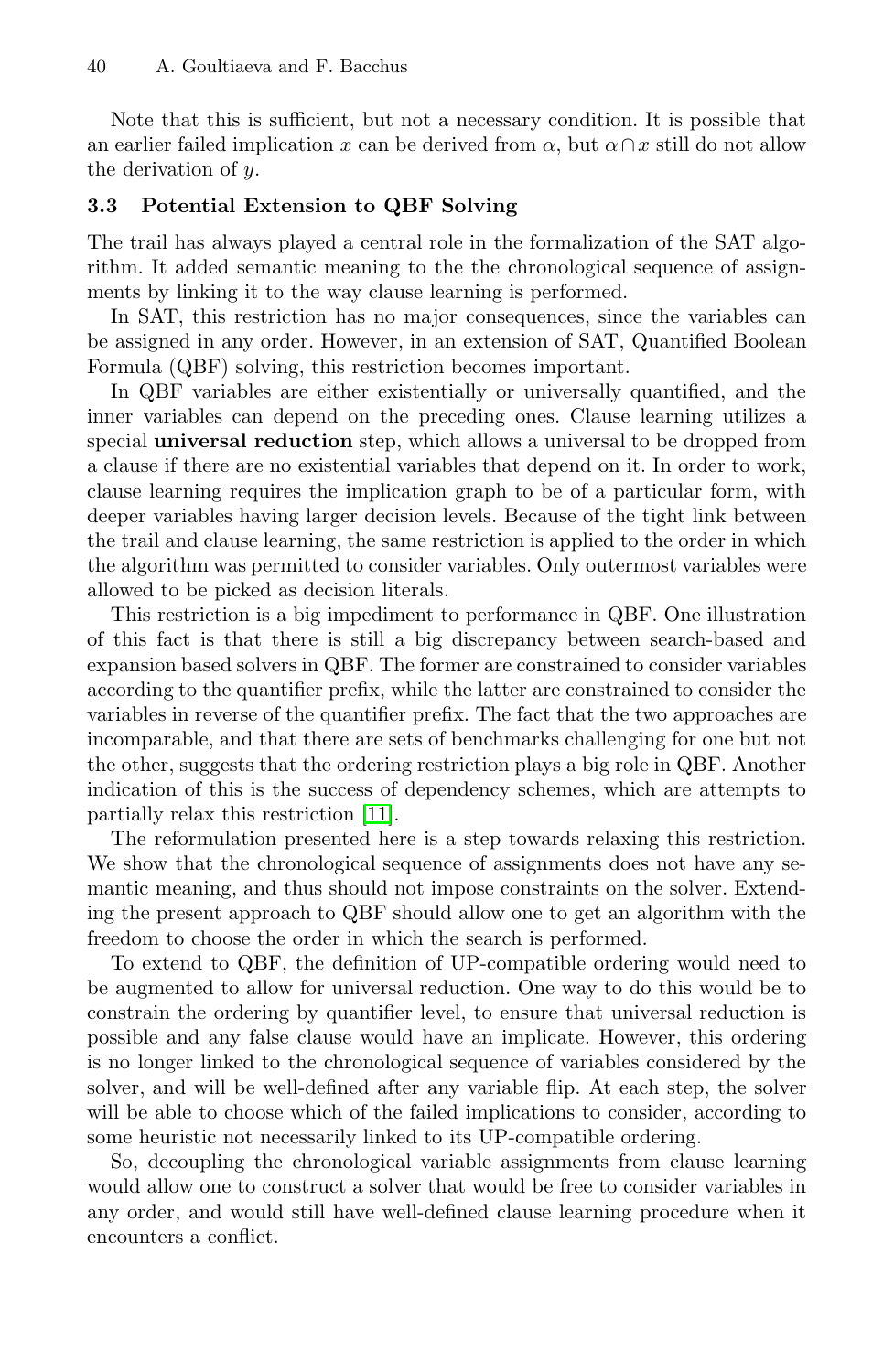<span id="page-11-0"></span>**Table 1.** Problems from SAT11 solved within a 1000s timeout by Minisat with phase saving, and by the modified versions  $C_n$ , where n is the number of full runs the solver performs at each restart. C All is the version that performs exclusively full runs. The number of problems solved is shown for All, True and False instances.

| Family                     | Minisat C <sub>1</sub> |   |         |    |   |                | $C_5$ |   |          | $C_1$         |                |                  | $C_1$ 100        |   |                                                          | $C_1000$ $C_A11$ |   |   |          |                |                  |
|----------------------------|------------------------|---|---------|----|---|----------------|-------|---|----------|---------------|----------------|------------------|------------------|---|----------------------------------------------------------|------------------|---|---|----------|----------------|------------------|
|                            |                        |   | F       |    |   |                |       |   |          |               | T              | F                |                  |   | F                                                        |                  |   | F |          |                | F                |
| fuhs $(34)$                | 10                     | 9 |         | 10 | 8 | 2 <sub>1</sub> | 9     | 8 |          | 9             | 8              |                  | 10               |   | 3                                                        | 10               | 8 |   |          | $\overline{7}$ | $\Omega$         |
| manthey<br>(9)             | 3                      | 3 |         | 2  | 2 | $\Omega$       | 2     | 2 | $\Omega$ | 3             | 3              | $\left( \right)$ | 3                | 3 |                                                          |                  |   |   | $^{(1)}$ |                | $\left( \right)$ |
| jarvisalo<br>(47)          | 24                     |   | 8 16 24 |    |   | 8 16           | 24    |   |          |               | 9 15 24 10 14  |                  | 25               | 9 | 16                                                       |                  |   |   | 15       |                | -91              |
| leberre                    | 11                     | 4 |         | 13 | 6 | 7 <sub>1</sub> | 14    | 6 | 8        | 13            | 6              | 7                | 13               | 6 | ⇁                                                        | 12               | 5 |   |          |                | 6                |
| rintanen<br>$^{\prime}30)$ | 9                      | 7 |         | 8  | 5 | 3              |       | 4 | 3        | 8             | 5              | 3 <sup>1</sup>   | 8                | 5 | 3                                                        | 2                |   |   |          |                |                  |
| kullmann<br>(13)           | 2                      | 2 |         | 3  | 3 | $\Omega$       | 3     | 3 | 0        | $\mathcal{D}$ | $\overline{2}$ | 0                | $\boldsymbol{4}$ | 4 | $\Omega$                                                 | 3                | 3 |   | 3        | 3              | $\Omega$         |
| <b>Total</b> (150)         | 59 33                  |   |         |    |   |                |       |   |          |               |                |                  |                  |   | 26 60 32 28 59 32 27 59 34 25 63 34 29 45 24 21 33 17 16 |                  |   |   |          |                |                  |

### **4 Experiments**

We have investigated whether subsequent failed implications, mentioned in Section 3.2, can be useful in practice. To evaluate this, we have equipped Minisat with the ability to continue the search ignoring conflict clauses. Note: here we use a version of Minisat with phase saving turned on.

This is equivalent to building a UP-compatible assignment with no nonconflicting failed implications.

For each decision level, it would only store the first conflict clause encountered, because learning multiple clauses from the same decision level is likely to produce redundant clauses. After all the variables are assigned, it would backtrack, performing clause learning on each stored conflict, and adding the new clauses to the database. We will say that one iteration of this cycle is a **full run**.

Obviously, not yet having any method of guiding the selection, the algorithm could end up producing many unhelpful clauses. To offset this problem, and to evaluate whether the other clauses are *sometimes* helpful, we constructed an algorithm that performs a full run only some of the time.

We have added a parameter  $n$  so that at every restart, the next  $n$  runs of the solver would be full runs. We experimented with  $n \in \{1, 5, 10, 100, 1000\}$  and with a version which only performs full runs.

We ran the modified version on the 150 benchmarks from SAT11 set of the Sat Competition, with timeout of 1000 seconds. The tests were run on a 2.8GHz machine with 12GB of RAM.

Table 1 summarizes the results. As expected with an untuned method, some families show improvement, while for others the performance is reduced. However, we see that the addition of the new clauses can improve the results for both satisfiable instances (as in benchmarks sets leberre and kullmann), and unsatisfiable ones (as in fuhs and rintanen).

Figure 2 compares the number of conflicts learned while solving the problems in Minisat and C 100. For instances which only one solver solved, the other solver's value is set to the number of conflicts it learned within the 1000s timeout.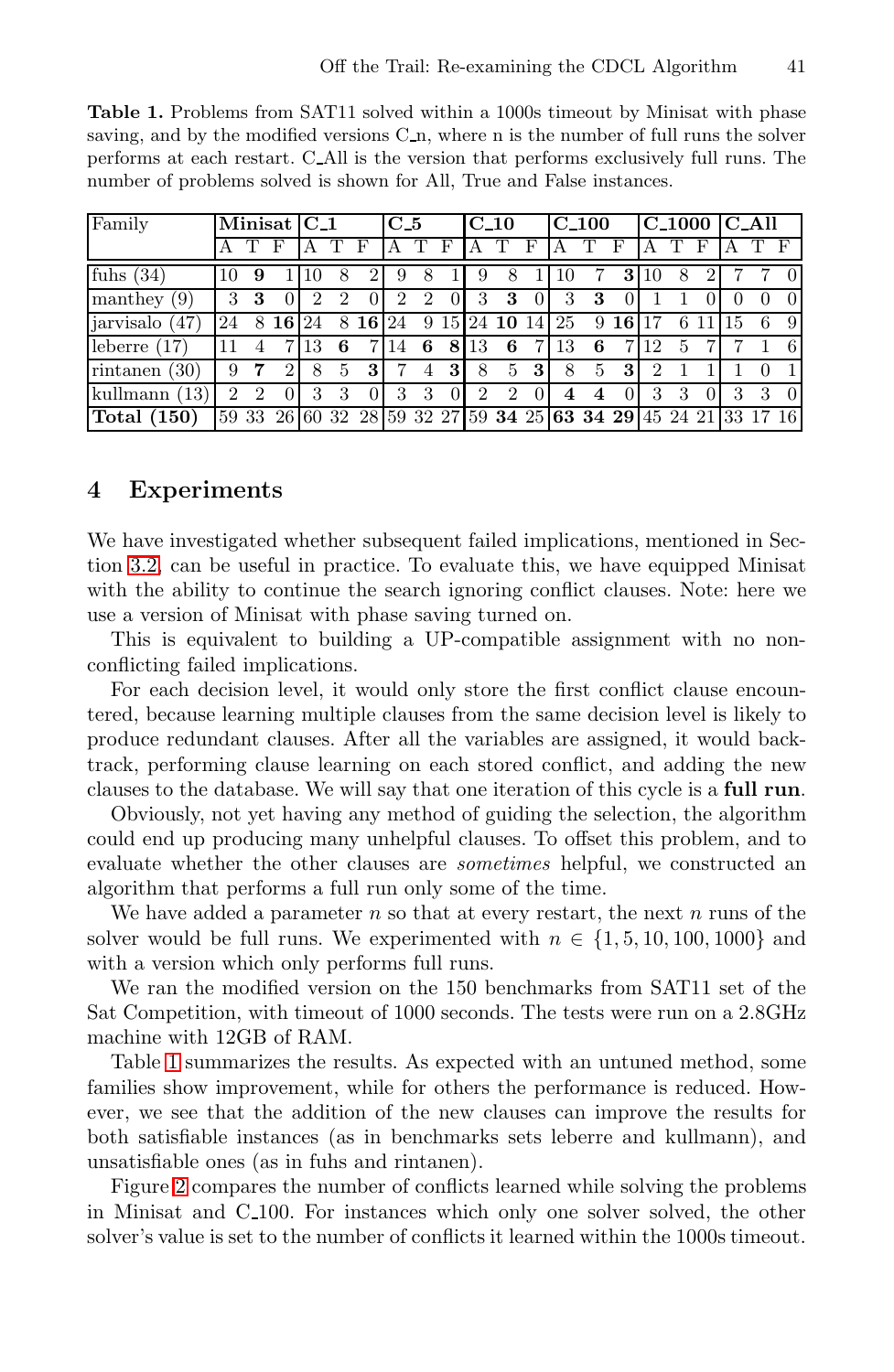

Number of conflicts

**Fig. 2.** The number of conflicts needed to solve the problem. Below the line are instances on which C 100 encountered fewer conflicts than Minisat.

We note that in the conflict count for C<sub>100</sub> we include all the conflicts it ever learned, so a single full run might add many conflicts at once. These are unfiltered, so we expect that good heuristics and pruning methods can greatly reduce this number. However, even with all the extra conflicts C 100 encounters, there is a fair number of cases where it needs fewer conflicts to solve the problem than Minisat.

# **5 Conclusion**

We have presented a reformulation of the CDCL algorithm as local search. The trail is shown to be simply an efficient way to control clause learning. By decoupling clause learning from the chronological sequence in which variables are considered, we introduce new flexibility to be studied.

One potential application of this flexibility would be to produce QBF solvers whose search space is not so heavily constrained by the variable ordering. Another is to find good heuristics to choose which conflict clauses are considered during search.

Current CDCL solvers effectively maintain a UP-compatible ordering on the trail by removing the order up to the place affected by a flip, and recomputing it again. An interesting question worth investigating is whether it is possible to develop algorithms to update the order more efficiently.